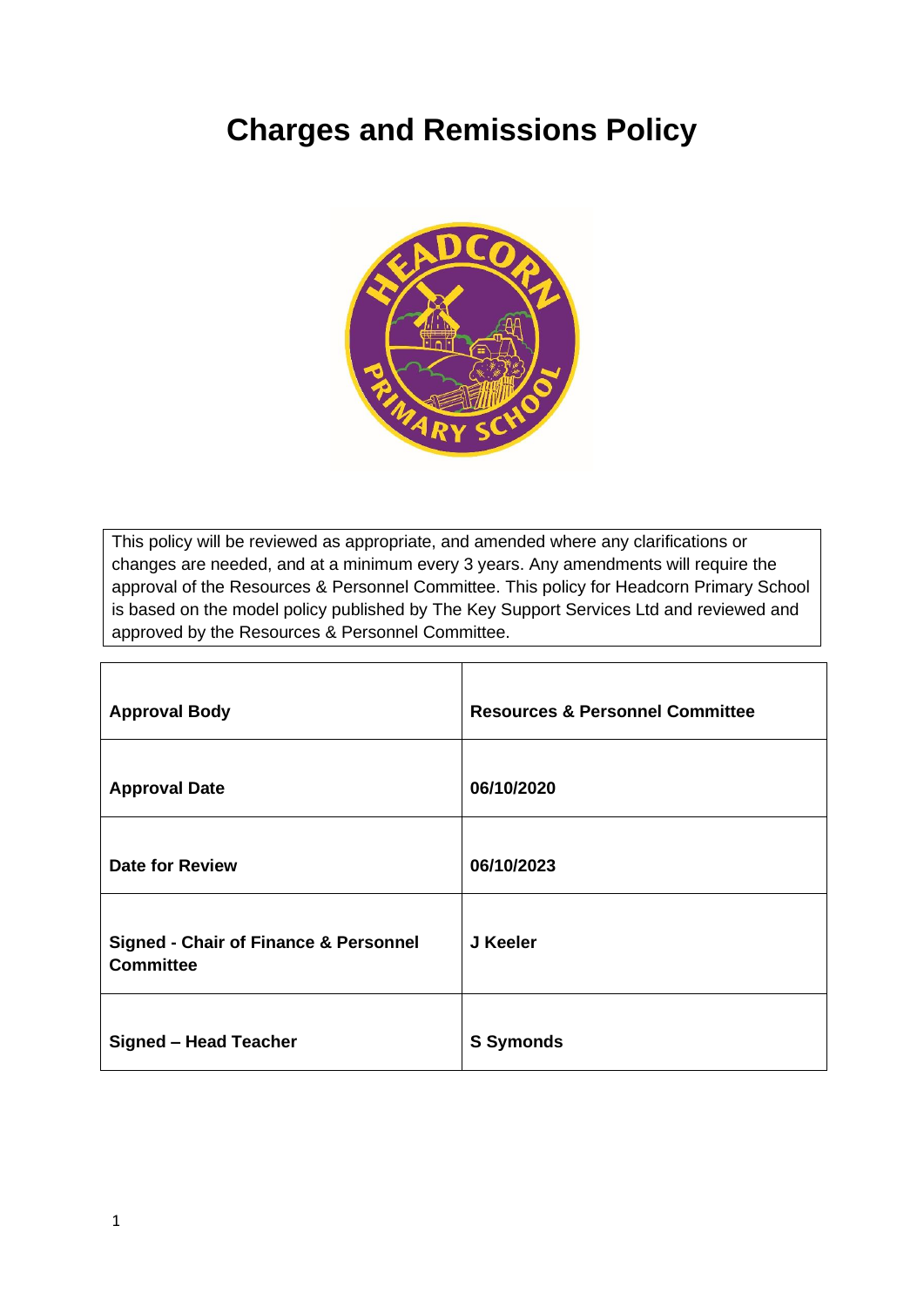## **Contents**

### <span id="page-1-0"></span>**1. Aims**

Our school aims to:

Have robust, clear processes in place for charging and remissions

Clearly set out the types of activity that can be charged for and when charges will be made

#### <span id="page-1-1"></span>**2. Legislation and guidance**

This policy is based on advice from the Department for Education (DfE) on [charging for](https://www.gov.uk/government/publications/charging-for-school-activities)  [school activities](https://www.gov.uk/government/publications/charging-for-school-activities) and [the Education Act 1996,](http://www.legislation.gov.uk/ukpga/1996/56/part/VI/chapter/III) sections 449-462 of which set out the law on charging for school activities in England.

#### <span id="page-1-2"></span>**3. Definitions**

**Charge**: a fee payable for specifically defined activities

**Remission**: the cancellation of a charge which would normally be payable

#### <span id="page-1-3"></span>**4. Roles and responsibilities**

#### **4.1 The governing board**

The governing board has overall responsibility for approving the charging and remissions policy, but can delegate this to a committee, an individual governor or the Head Teacher.

The governing board also has overall responsibility for monitoring the implementation of this policy.

Responsibility for approving the charging and remissions policy has been delegated to the Resources and Personnel Committee.

#### **4.2 Head Teachers**

The Head Teacher is responsible for ensuring staff are familiar with the charging and remissions policy, and that it is being applied consistently.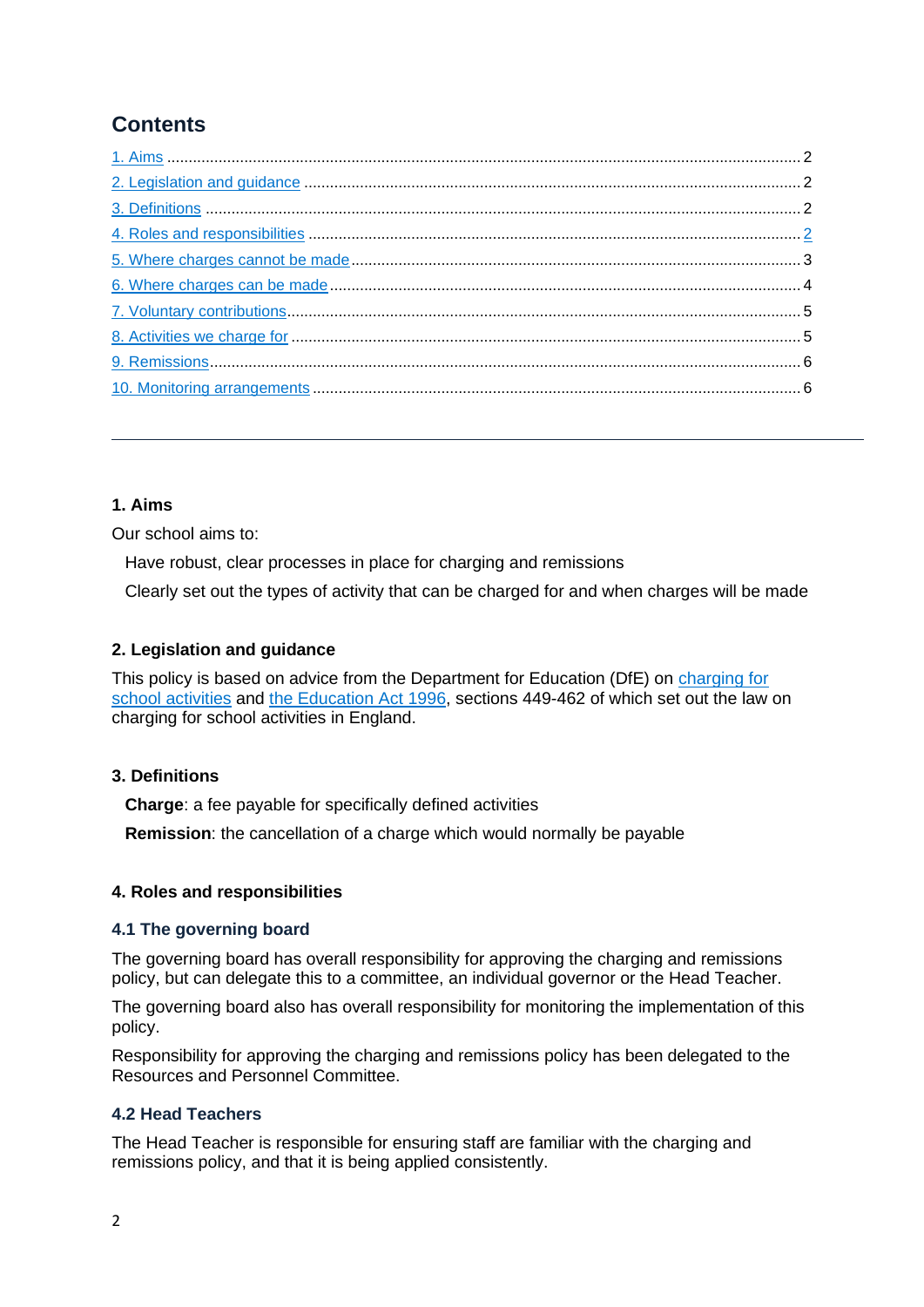#### **4.3 Staff**

Staff are responsible for:

Implementing the charging and remissions policy consistently

Notifying the Head Teacher of any specific circumstances which they are unsure about or where they are not certain if the policy applies

The school will provide staff with appropriate training in relation to this policy and its implementation.

#### **4.4 Parents and Carers**

Parents and Carers are expected to notify staff or the Head Teacher of any concerns or queries regarding the charging and remissions policy.

#### <span id="page-2-0"></span>**5. Where charges cannot be made**

Below we set out what we **cannot** charge for:

#### **5.1 Education**

Admission applications

Education provided during school hours (including the supply of any materials, books, instruments or other equipment)

Education provided outside school hours if it is part of:

The national curriculum

A syllabus for a prescribed public examination that the pupil is being prepared for at the school

Religious education

Instrumental or vocal tuition, for pupils learning individually or in groups, unless the tuition is provided at the request of the pupil's parent

Entry for a prescribed public examination if the pupil has been prepared for it at the school

Examination re-sit(s) if the pupil is being prepared for the re-sit(s) at the school

#### **5.2 Transport**

Transporting registered pupils to or from the school premises, where the local authority has a statutory obligation to provide transport

Transporting registered pupils to other premises where the governing board or local authority has arranged for pupils to be educated

Transport that enables a pupil to meet an examination requirement when he or she has been prepared for that examination at the school

Transport provided in connection with an educational visit

#### **5.3 Residential visits**

Education provided on any visit that takes place during school hours

Education provided on any visit that takes place outside school hours if it is part of:

The national curriculum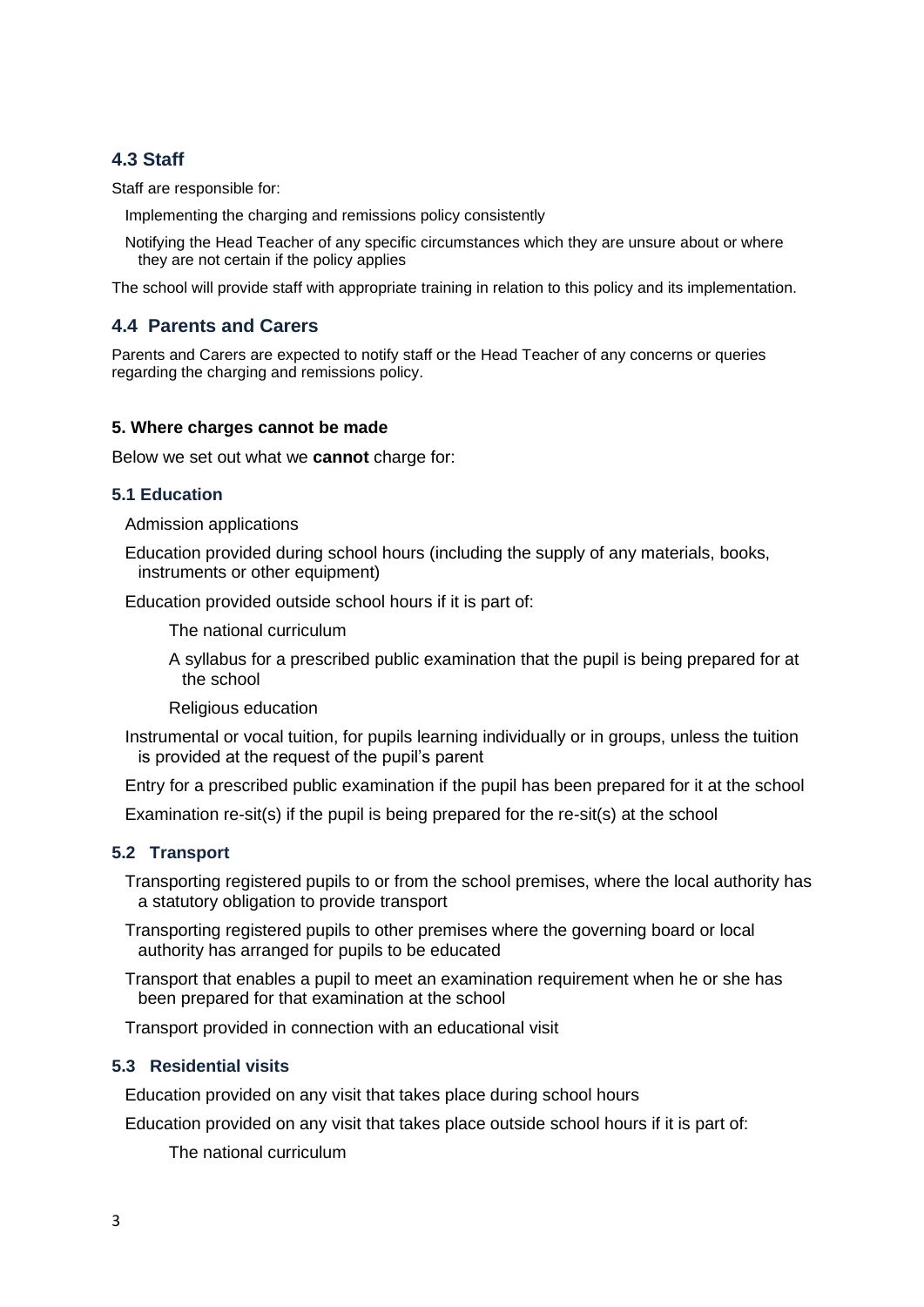A syllabus for a prescribed public examination that the pupil is being prepared for at the school

Religious education

Supply teachers to cover for those teachers who are absent from school accompanying pupils on a residential visit

#### <span id="page-3-0"></span>**6. Where charges can be made**

Below we set out what we **can** charge for:

#### **6.1 Education**

Any materials, books, instruments or equipment, where the child's parent wishes him or her to own them

Optional extras (see below)

Music and vocal tuition, in limited circumstances

Certain early years provision

Community facilities

#### **6.2 Optional extras**

We are able to charge for activities known as 'optional extras'. In these cases, schools can charge for providing materials, books, instruments or equipment. The following are optional extras:

Education provided outside of school time that is not part of:

The national curriculum

A syllabus for a prescribed public examination that the pupil is being prepared for at the school

Religious education

Examination entry fee(s) if the registered pupil has not been prepared for the examination(s) at the school

Transport (other than transport that is required to take the pupil to school or to other premises where the local authority or governing board has arranged for the pupil to be provided with education)

Board and lodging for a pupil on a residential visit

Extended day services offered to pupils (such as breakfast clubs, after-school clubs, tea and supervised homework sessions)

When calculating the cost of optional extras, an amount may be included in relation to:

Any materials, books, instruments or equipment provided in connection with the optional extra

The cost of buildings and accommodation

Non-teaching staff

Teaching staff engaged under contracts for services purely to provide an optional extra (including supply teachers engaged specifically to provide the optional extra)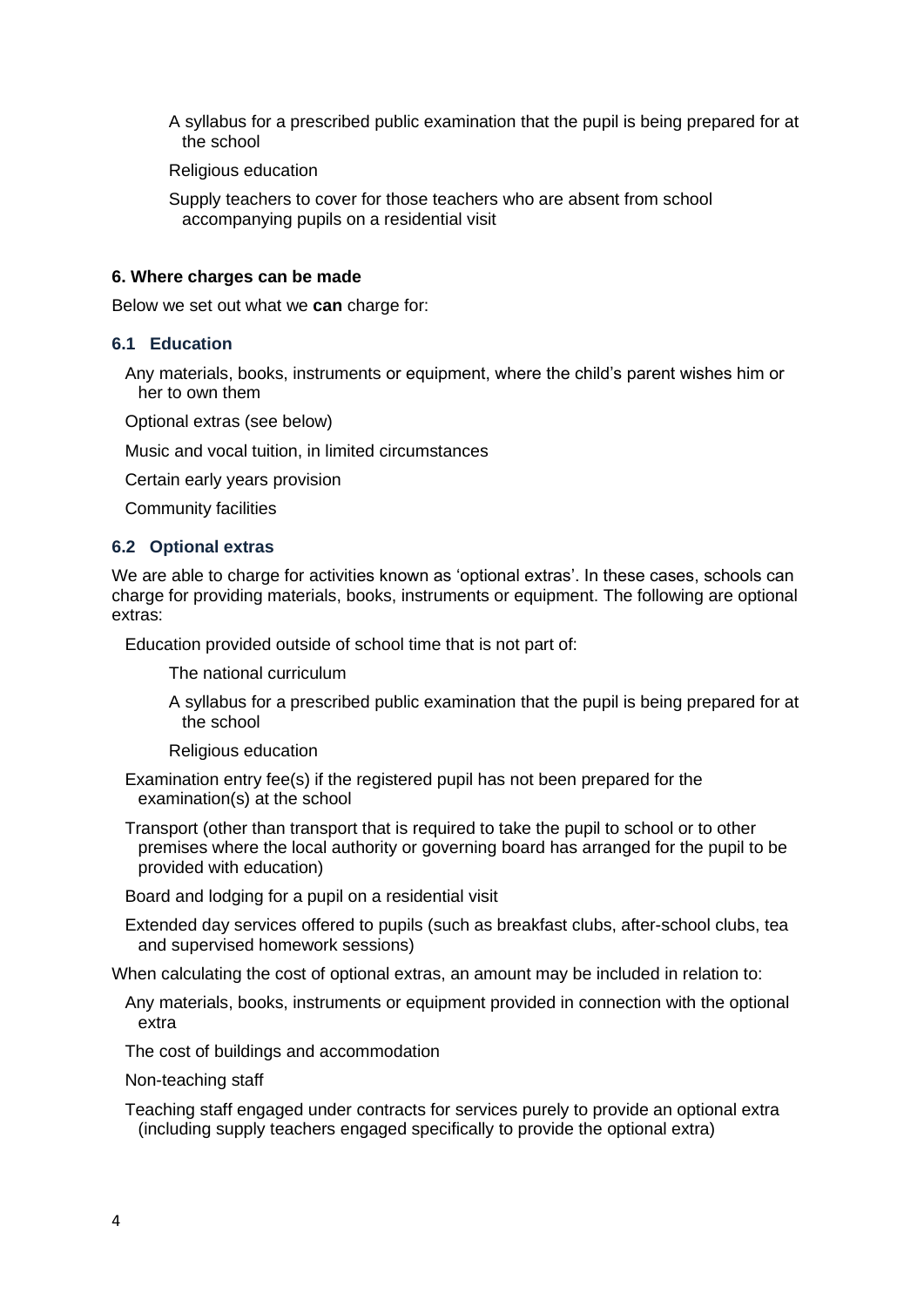The cost, or an appropriate proportion of the costs, for teaching staff employed to provide tuition in playing a musical instrument, or vocal tuition, where the tuition is an optional extra

Any charge made in respect of individual pupils will not be greater than the actual cost of providing the optional extra activity, divided equally by the number of pupils participating.

Any charge will not include an element of subsidy for any other pupils who wish to take part in the activity but whose Parents and Carers are unwilling or unable to pay the full charge.

In cases where a small proportion of the activity takes place during school hours, the charge cannot include the cost of alternative provision for those pupils who do not wish to participate.

Parental agreement is necessary for the provision of an optional extra which is to be charged for.

#### **6.3 Music tuition**

Schools can charge for vocal or instrumental tuition provided either individually or to groups of pupils, provided that the tuition is provided at the request of the pupil's parent.

Charges may not exceed the cost of the provision, including the cost of the staff giving the tuition.

Charges cannot be made:

- If the teaching is an essential part of the national curriculum
- If the teaching is provided under the first access to the Key Stage 2 instrumental and vocal tuition programme

For a pupil who is looked after by a local authority

#### **6.4 Residential visits**

We can charge for board and lodging on residential visits, but the charge must not exceed the actual cost.

#### <span id="page-4-0"></span>**7. Voluntary contributions**

As an exception to the requirements set out in section 5 of this policy, the school is able to ask for voluntary contributions from Parents and Carers to fund activities during school hours which would not otherwise be possible.

Some activities for which the school may ask Parents and Carers for voluntary contributions may include costs of school trips and sports activities.

#### **There is no obligation for Parents and Carers to make any contribution, and no child will be excluded from an activity if their Parents and Carers are unwilling or unable to pay**.

If the school is unable to raise enough funds for an activity or visit then it will be cancelled.

#### <span id="page-4-1"></span>**8. Activities we charge for**

The school will charge for the following activities:

e.g. Wraparound Care (see Wraparound Care policy for breakdown of charges)